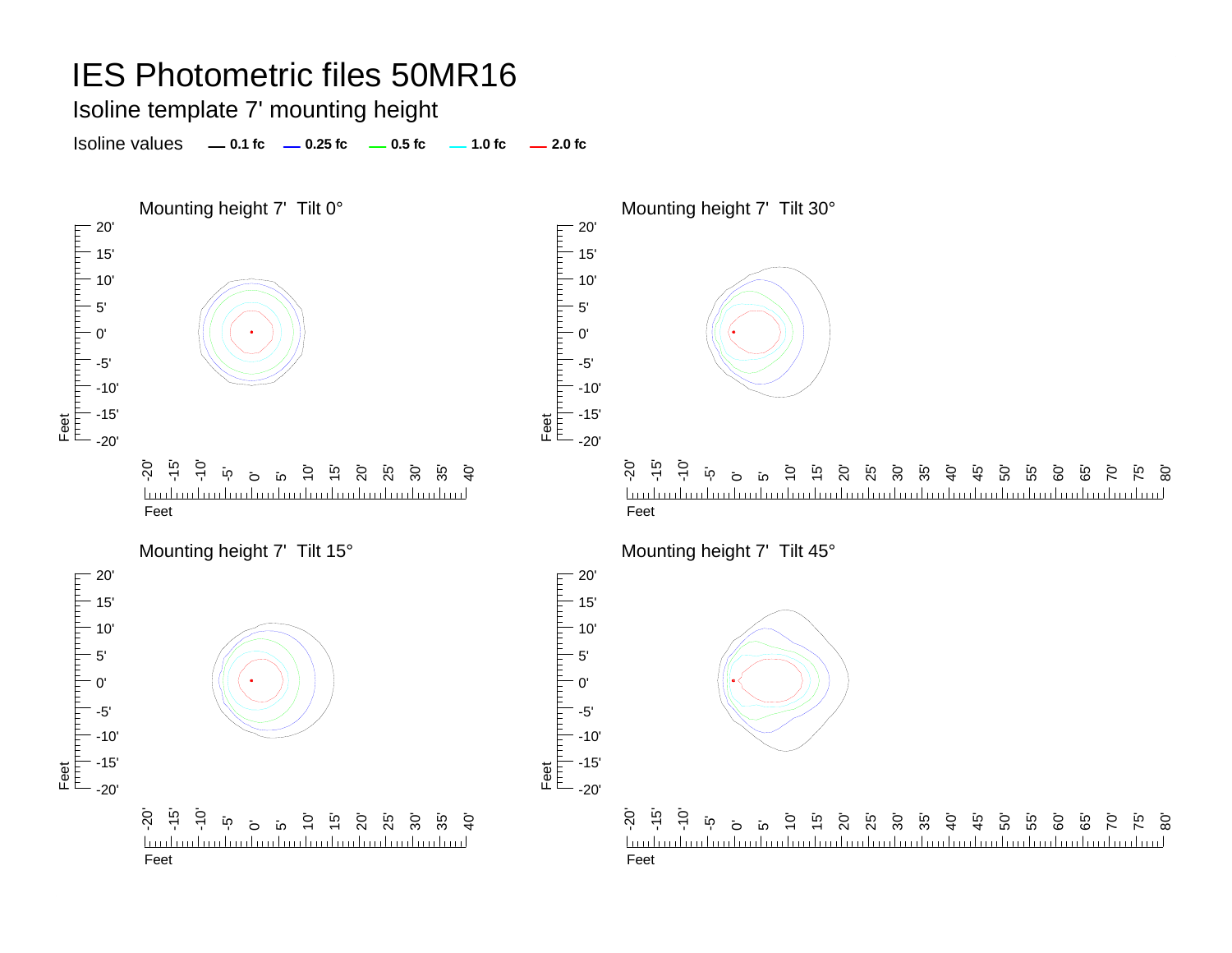Isoline template 9' mounting height

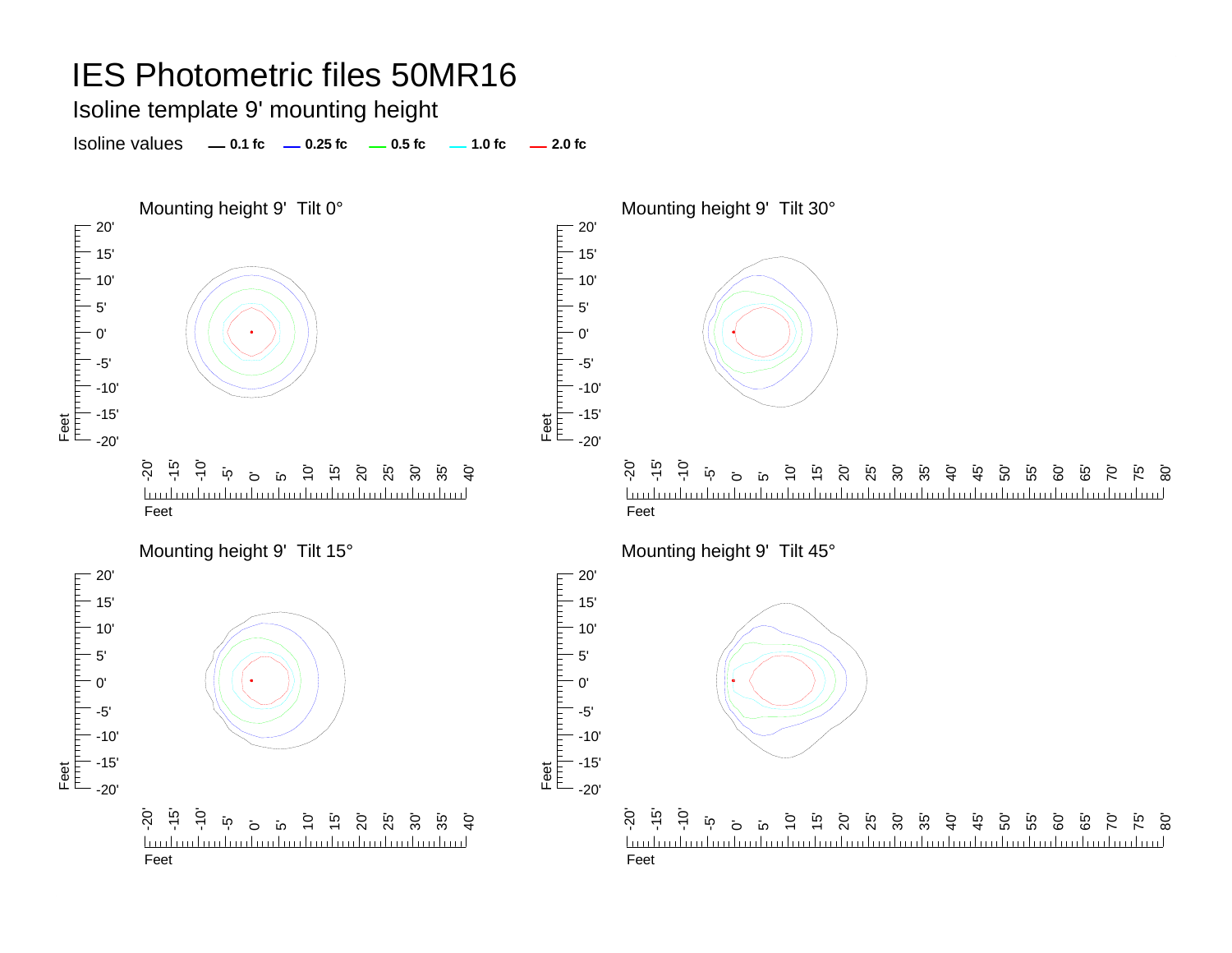Isoline template 11' mounting height

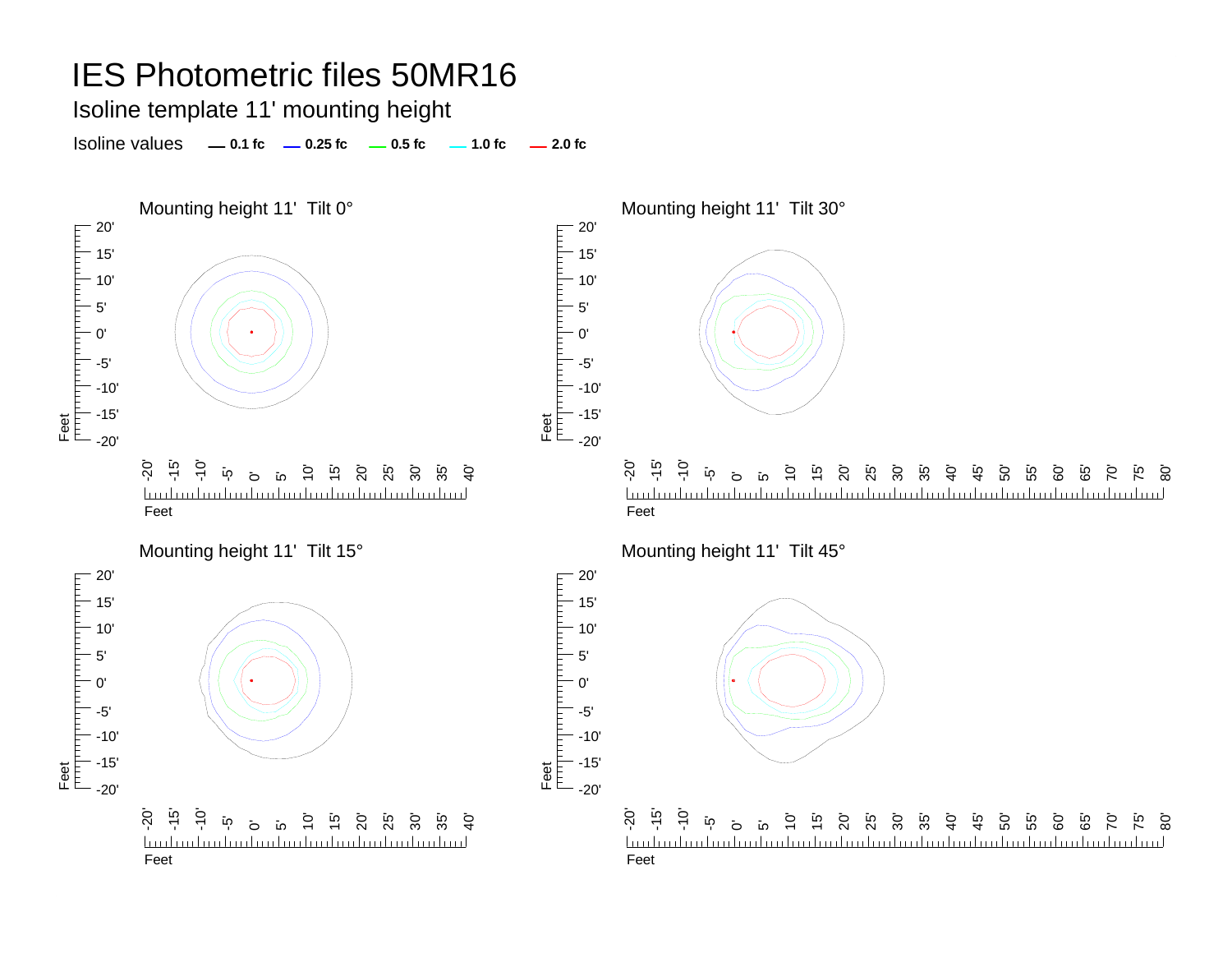Isoline template 15' mounting height

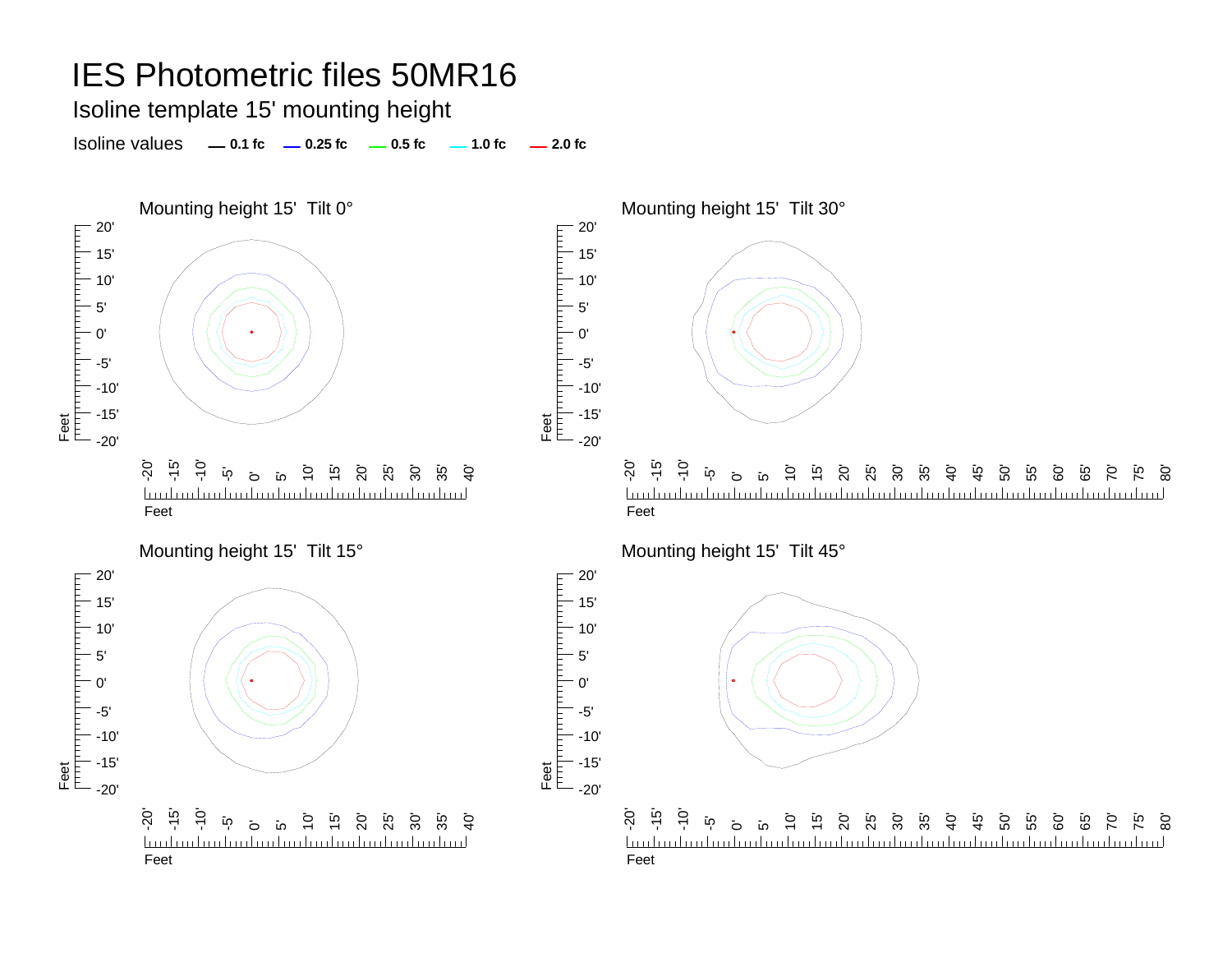Isoline template 20' mounting height

Isoline values **0.1 fc 0.25 fc 0.5 fc 2.0 fc 1.0 fc**



40' 45' 50' 55' 60' 65' 80' 70' 75' mdundundundundundundundundundundun

45'

50' 55'

60' ت<br>65  $\overline{C}$ 75' ි<br>80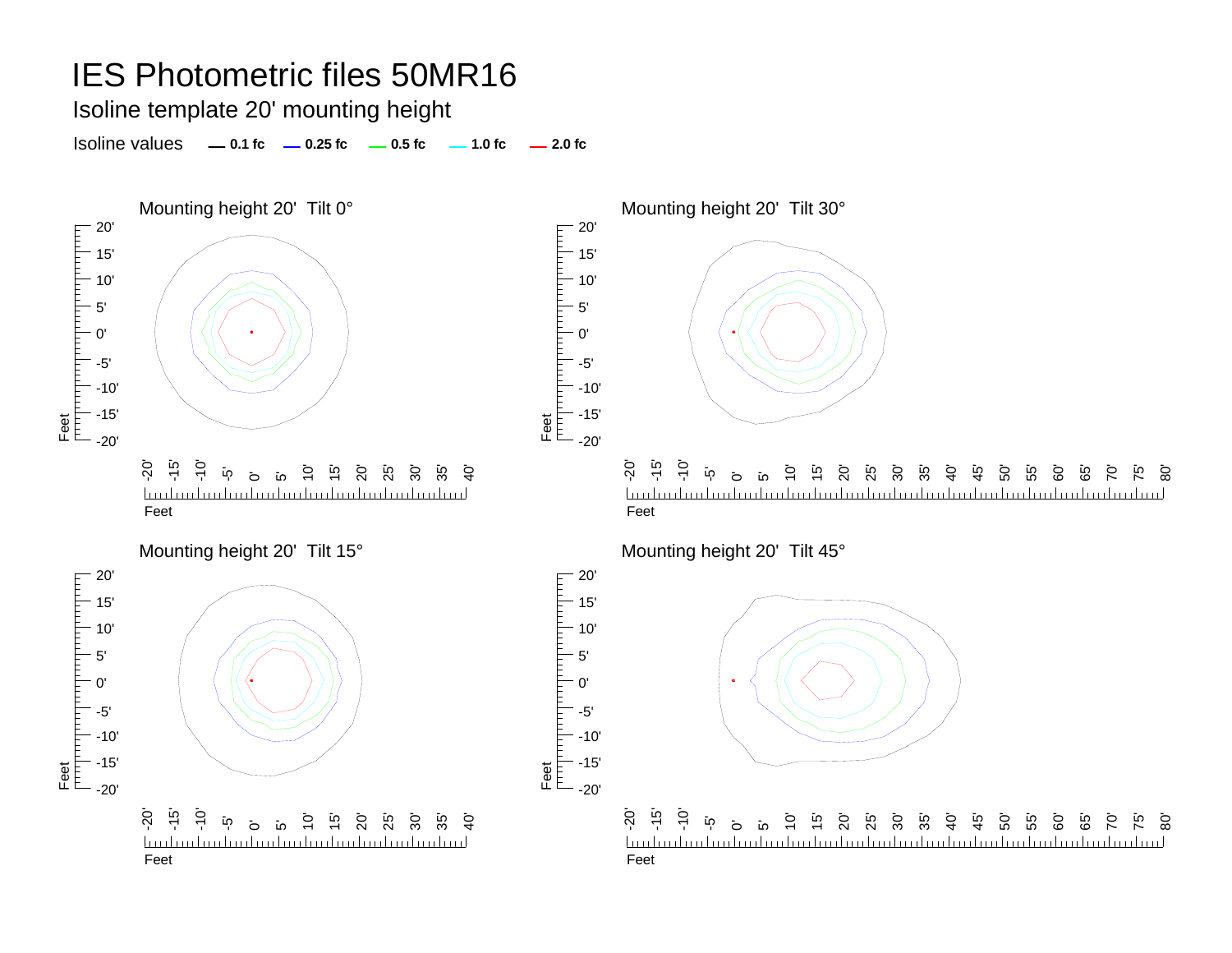Isoline template 25' mounting height

Isoline values **0.1 fc 0.25 fc 0.5 fc 2.0 fc 1.0 fc**





Feet<br>|<sup>|||||</sup>|<sup>|||||||||</sup>||

20' 15' 10' 5' 0'

-5'  $-10$ -15'  $-20'$